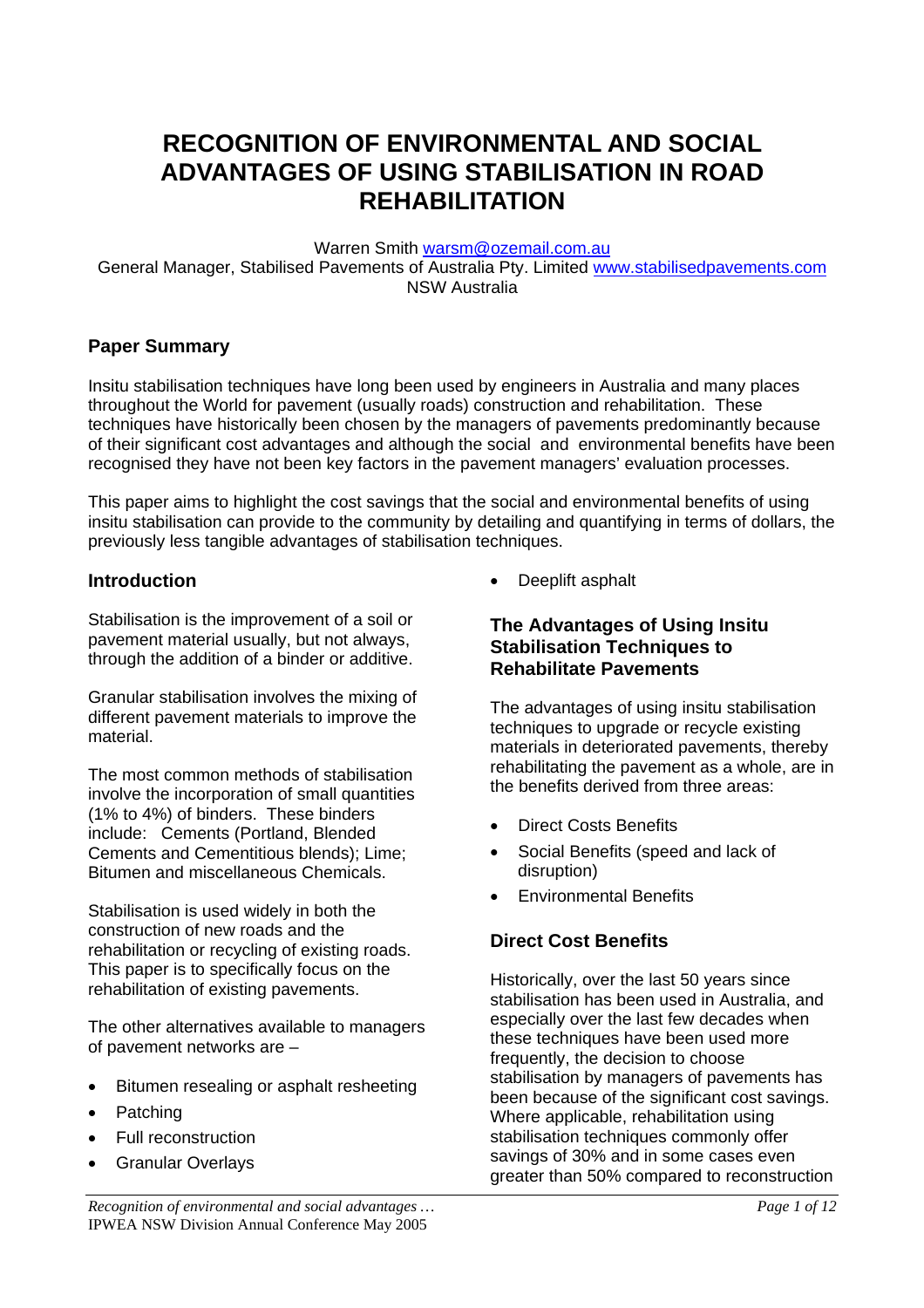alternatives. These cost savings are the direct and most apparent savings (Wilmot 1991).

The direct cost savings from using stabilisation techniques can easily be determined by obtaining the operation or construction costs of the particular stabilisation method to be used. These are then compared with the costs of possible rehabilitation alternatives. These relative, direct costs can be determined by obtaining quotations or from basic, first principal calculations.

While it may be argued that whole-of-life costs should ideally be compared here instead of direct costs, the comparison of such costs on this basis raises a number of issues that are beyond the scope of this paper. Additionally, the complexities of this approach, along with the real political and financial pressures on most road managers, dictate that the direct cost is the figure considered in making decisions regarding pavement rehabilitation options.

## **Social Benefits (Speed and Lack of Disruption)**

Rehabilitation of existing road pavements by insitu stabilisation is usually much quicker than other rehabilitation alternatives since there is effectively no excavation and there are minimal materials both taken away from site and consequently brought in. Also, with the materials being recycled in place, there is far less exposure to the risks of poor weather causing extended delays.

The advantages of the speed and lack of disruption of insitu recycling using stabilisation as compared to other pavement rehabilitation alternatives may or may not have been fully recognised in the past in Australia. When they have been recognised, they seem to have been viewed as a bonus to the deciding factor, namely the comparison of direct operational costs. In less relaxed societies, such as in Europe and North America, the time that lanes and whole roads are out of action due to roadworks has been seen as a real cost to the community for some time now. For example in some of our

recent dealings in the United Kingdom the relevant agencies valued the lane rental on a moderately trafficked secondary road as £5,000 per day and on a lane on the A21 Highway at £1,000 per hour for daylight hours. Similar principles have been used in some Australian contracts.

The loss of road lanes for periods of time is a definite cost to the community and this cost should be evaluated in dollar terms and taken into account with the direct and other costs in the evaluation of the most appropriate rehabilitation solution.

# **Environmental Benefits**

Since the recycling of existing pavements using insitu stabilisation is quick, involves no excavation and requires either no or minimal removal of materials off site and consequently into the site, the environmental benefits of using these techniques in comparison to using other rehabilitation techniques are quite substantial.

The essence of using stabilisation techniques in the rehabilitation of distressed pavements, is to recycle or rehabilitate the existing road insitu, thereby upgrading the engineering and economic values of existing pavement.

By recycling the existing pavement materials, which still have a useful percentage of their original asset value, insitu stabilisation techniques have advantages (benefits) over other rehabilitation alternatives, saving on –

- excavation of the existing materials
- trucking materials off site
- dumping or disposal of excavated materials which still have a real asset value
- possible landfill usage
- quarrying replacement materials, which are in themselves finite resources
- trucking replacement materials to the site
- energy usage on the abovementioned activities
- gas emissions related to the abovementioned activities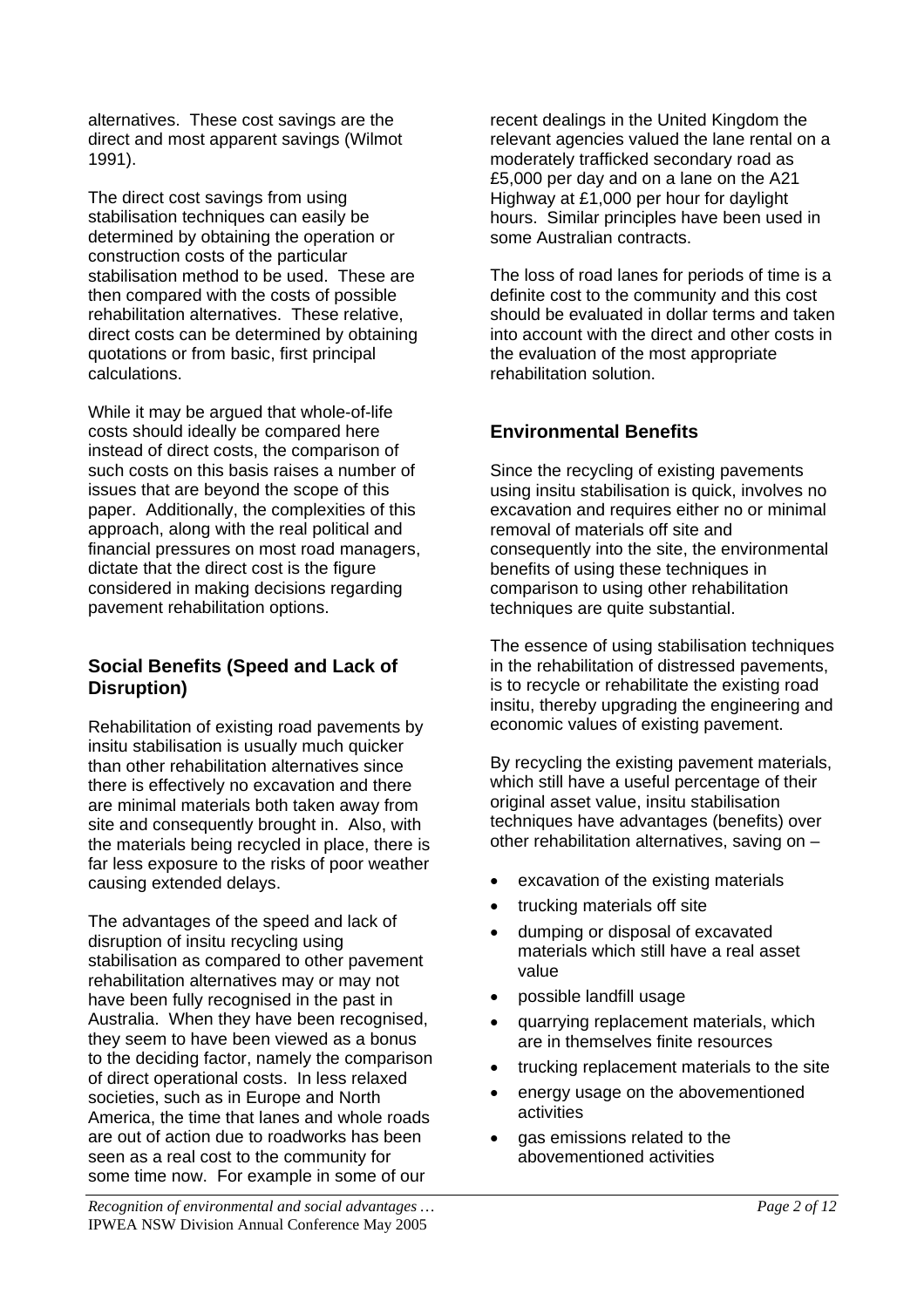These advantages, added with the previously mentioned advantages of greater speed and less disruption to traffic and the local community, significantly benefit the community as a whole with respect to environmental impact in comparison to other rehabilitation alternatives. Recycling old pavements is a sustainable process in terms of the affects on the overall environment compared with the digging out and disposal of the existing materials that still have some value and replacing them with new quarried and processed materials. When one uses waste products such as flyash and/or slag in the blended cementitious products to recycle the existing pavements, there is even more benefit in terms of the environment and is a "win/win" situation.

Again, as with the comparative speed of using stabilisation to rehabilitate existing pavements, the quite considerable benefits to the environment have not traditionally been fully taken into account when evaluating the most suitable rehabilitation alternative. The evaluations have been essentially done in terms of direct cost analyses and although stabilisation, where practical, offers substantial direct cost savings, the environmental benefits have not been fully assessed. The environmental benefits of recycling pavements have slowly been gaining recognition but have been seen more as a bonus to the direct cost analyses rather than representing considerable commercial benefits in their own right, to the pavement managers and the community as a whole.

With individuals and communities now becoming more aware of the social and environmental factors that affect both their daily existence as well as their futures, they are beginning to ask for more environmentally responsible and sustainable solutions to our everyday needs (EPA 1997). It is now becoming evident that environmental benefits are not only important because of their intrinsic value in preserving communities, countries and ultimately the World we live in, but these benefits are also of economic significance to the overall community. Hence, these environmental benefits need to be quantified and then should be considered, alongside the similarly quantified speed advantages, with the

traditional direct cost comparisons in any truly meaningful evaluation of possible rehabilitation alternatives.

Little (1996) was one of the first people to attempt to quantify the advantages of using stabilisation to recycle roads, namely the speed, reduced traffic impact and environmental benefits. This paper takes this approach further and assigns dollar figures to these quantified savings so that they can be better considered in the commercial evaluation of the various alternatives.

# **Case Study**

In order to quantify and compare each of the three major identified cost (benefit) factors (or direct cost benefits, social benefits and environmental benefits), possible rehabilitation options to a given pavement scenario have been compared.

Based on a project carried out by SPA recently in western Sydney, the pavement and design criteria were as Shown in Table 1.

**Table 1** Pavement configuration details.

| Design traffic                         | $1x10^6$ ESAs                                                        |
|----------------------------------------|----------------------------------------------------------------------|
| Existing<br>Pavement                   | 250-260mm<br>granular<br>material<br>pavement<br>including surfacing |
| Subgrade                               | material, CBR<br>Silty<br>Clay<br>3%                                 |
| Area of pavement<br>for rehabilitation | $2,000m^2$ , residential street.                                     |

This project was chosen as it represents a fairly typical pavement in western Sydney (and many parts of Australia for that matter) in that it consisted of a pavement too thin for the traffic that it is required to carry, overlying a low strength subgrade (Refer Table 1).

Importantly, each of the above options was designed for a similar traffic loading, or "design life". They are therefore all equal in terms of expected life or performance.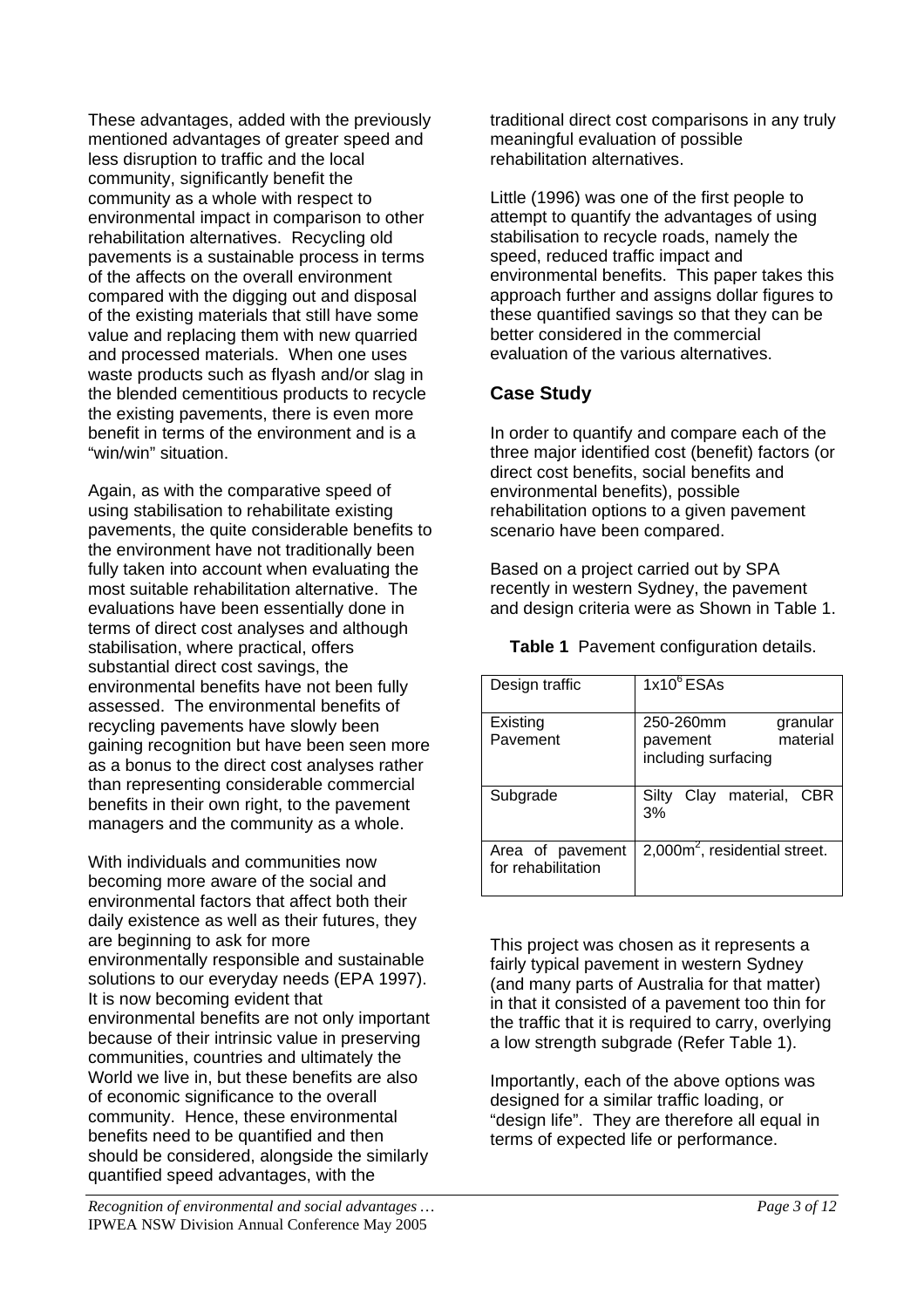Note that in this case, patching options were not considered due to the widespread failure of the pavement, while overlays were not practical due to existing levels.

It should be noted that option 3 in Table 1, consisting of "conventional" basecourse stabilisation, may have been the easiest rehabilitation option, but it was not practical in this case because there was insufficient pavement material in the existing pavement to achieve the required bound layer thickness.

# **Direct Cost Comparisons**

The direct costs of each alternative can be calculated and compared as below.

They are based on generally accepted construction rates typical for the Sydney area, and while it would be expected that the relativity of each figure at least would remain comparable in other locations, it must be stressed that they would be affected by regional variation in costs or rates for materials "ex-bin", transport, labour, establishment, fuel or other cost variations.

Site specific characteristics can also impact upon direct costs.

**Table 2** Direct cost estimates of pavement rehabilitation options.

| <b>Option</b><br>No | <b>Option Description</b>                                                      | <b>Direct</b><br>$Cost($/m^2)$ |
|---------------------|--------------------------------------------------------------------------------|--------------------------------|
| 1                   | Granular pavement with<br>thin bituminous seal                                 | \$78                           |
| 2                   | Granular pavement with<br>50mm asphalt surfacing                               | \$84                           |
| 3                   | Stabilised<br>basecourse<br>with AC surfacing                                  | \$29                           |
| 4                   | Deep asphalt pavement                                                          | \$65                           |
| 5                   | Stabilised<br>subgrade,<br>stabilised<br>basecourse,<br>50mm asphalt surfacing | \$39                           |

As can be seen from Table 2 above, the direct costs of the stabilisation based options compare favourably with those of the alternatives. This is indeed a common occurrence where stabilisation options are technically appropriate. If a conventional basecourse stabilisation option were technically feasible here, it would significantly reduce costs even further.

## **Social Cost Comparisons**

It has already been noted that an important consideration when comparing rehabilitation options can be the expected duration of works, particularly in high traffic flow areas, or areas of special significance. A comparison of expected duration for each rehabilitation option is presented (Refer Table 3).

It is the proposal of the author that the disruption caused by roadworks should be assigned a value ("Social Cost") in order to properly compare the options for overall best outcome.

Assigning a cost value to works durations (or effectively to "lane occupancy") is difficult to quantify. Whilst a value for "renting" the road from the respective authority might be able to be perceived as the value of the road asset divided by the duration of the occupancy (even with an appropriate additional margin to provide a "return on investment"), the cost of a (severe) disruption to a designated roadway to the general community is clearly far larger than such a figure. Considerations here would include disruption to economic activity/business, personal activity, public services, emergency services etc. as well as costs of a "political" nature, such as the time and expense of the governing authority of that road pavement in dealing with the results of the disruption.

One method to scale the cost of road or lane occupancy might be the average (daily) traffic carried by the road (or divided again by the number of lanes for individual lane traffic). This would suitably reflect the significance of the road to the general community, as high traffic freeways would rate as a major concern for traffic disruption, while a terminating residential street would rate as a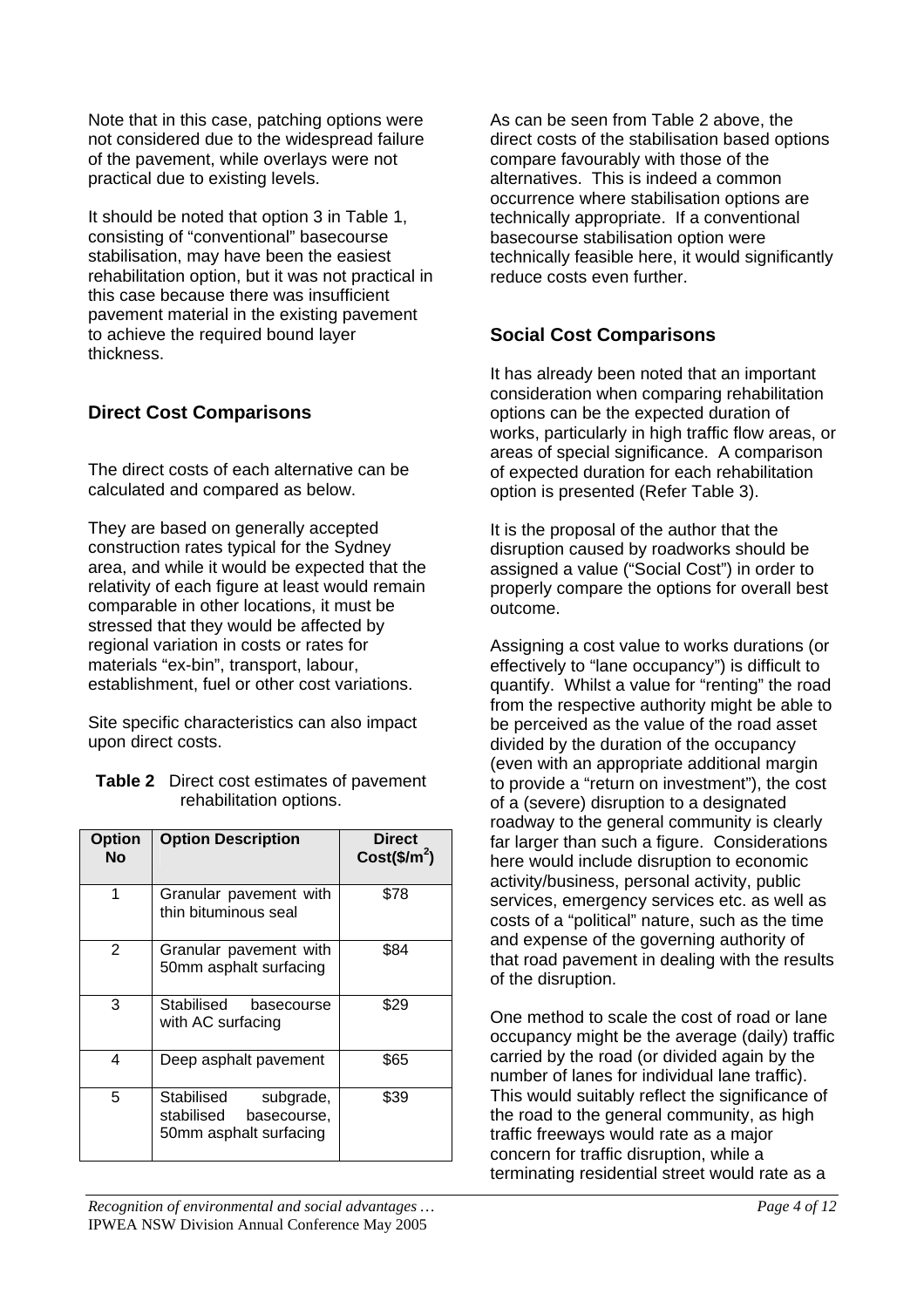minor concern. It could be debated whether the value of traffic values should be further modified to reflect traffic type and importance, or if locations of special services, such as schools, hospitals or fire stations should be taken into account.

In a current RTA NSW project, lane rentals are estimated to be from \$15,000 to \$30,000 per lane per hour for major Sydney roads (Transfield 2004). Looking at these rates for such road or lane occupancy, it would appear that a road like this would attract a charge of somewhere between \$500 to \$5,000 per day. Taking a figure at the lower, or more conservative end, we have adopted \$1,000 per day for this example site.

While disruption costs are low in a residential street, the adverse affects of heavy trucking are very detrimental to local residents; in particular, safety of children and also the structural damage to otherwise lightly trafficked pavements in surrounding roads.

### **Environmental Cost Comparisons**

A number of the previously listed environmental factors can be quantified for each of the possible rehabilitation options for this pavement (Refer Table 4).

#### *Exported and Imported materials*

#### *Exported materials*

Excess material from rehabilitation processes needs to be disposed of in some way.

In Sydney today, practices have progressed beyond some of the questionable activities of the past to lose material, such as simply tipping over a cliff, dumping in local gullies, filling up mangrove areas or other ways as outlined by Little (1996). Disposal of excess material is a practical issue that needs to be addressed for every project. Tip or landfill space in Sydney is at a premium and there needs to be a corresponding cost attributed to this resource (Wright 2000).

Road managers may well already be used to considering the cost of disposal of material in the form of a tip fee, either as an internal charge for government authorities or as an

external charge for others. This figure may often be incorporated into the direct cost of works by the road manager, but an additional cost should also be considered; an environmental cost of the given option, as material disposal represents a cost ultimately borne by the environment in some sense (transport costs to cart the material to the applicable tip site aside).

The size of the applicable cost could also be debated. As a cost representing the cost or damage to the environment, it clearly should be a figure larger than the administrative & physical cost of maintaining the respective tip site or landfill site, even incorporating a commercial return for the operator (if applicable).

Whilst some materials excavated from some or all of the above possible remediation options may theoretically be able to be reused, either the granular material in a lower order application, or the soil from the subgrade (clay in this case) as clean fill, in reality, this is rarely possible. This is due to a variety of reasons, including that the material excavated usually ends up as a mixture of materials, being neither useable as pavement type material due to the presence of a plastic clay material, nor as "clean" fill material

In Sydney, disposal fees range up to \$100 per tonne to public or commercial customers for disposal of inert material. It would therefore appear that at \$30 per tonne, a proposed disposal cost or levy might be considered still to be far too low, but may well be a suitable starting point. Even at this rate, it can be seen to have a significant impact upon overall project costs (Refer Table 5).

There is also a cost associated with the loss of an asset in the form of the re-useable material excavated and disposed. In a roadmaking sense, the clay material excavated may be of little value. However the granular pavement excavated does have a value. This value may well be significantly less than that of the replacement granular material, the existing material being of lower quality, but a value none the less. In the case given, the unbound reconstruction options involve disposal of all 250-260mm of granular pavement, the deep asphalt option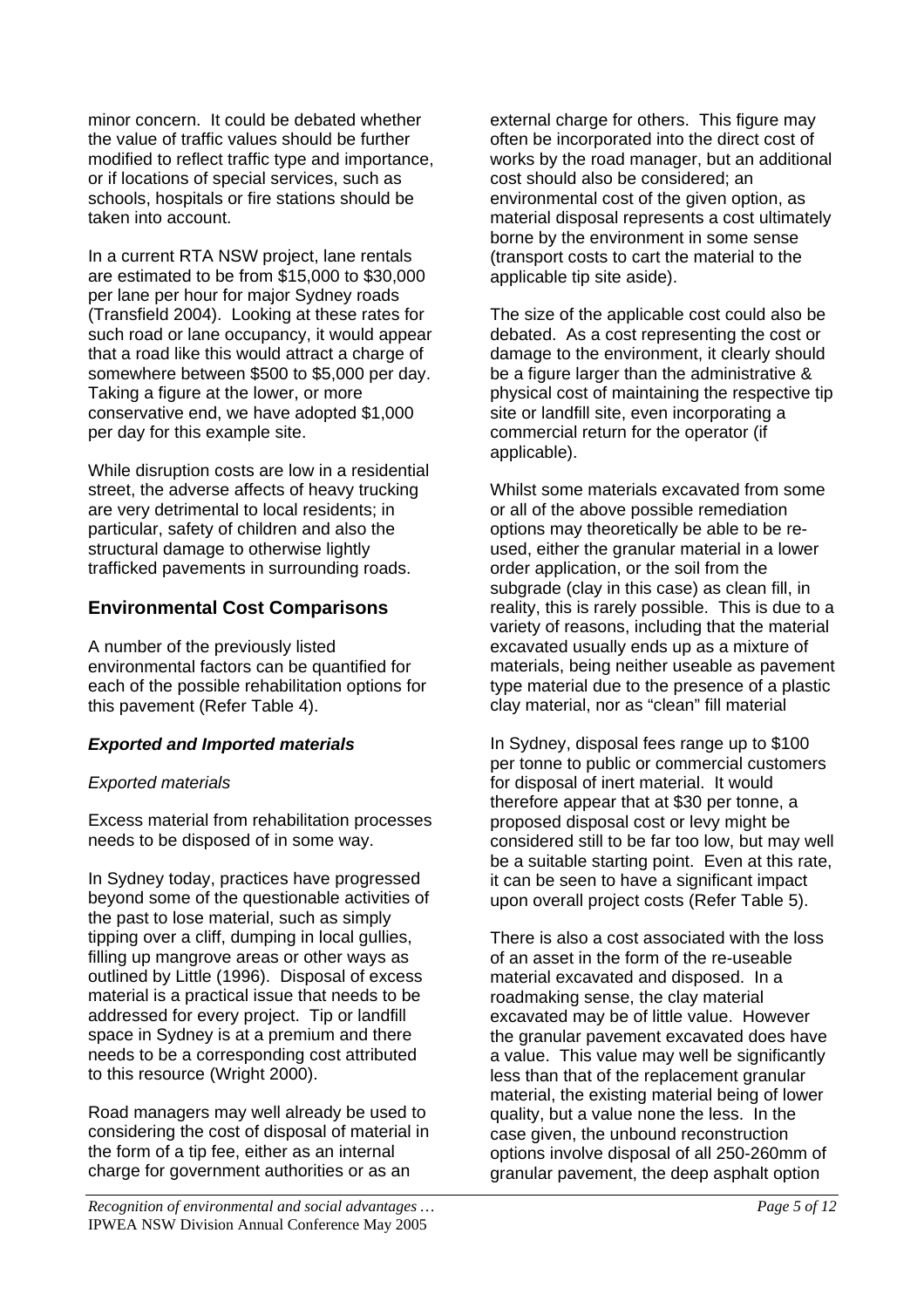involves the disposal of 180mm of material, while the stabilisation option involves the removal of only 60mm. The 2 layer stabilisation option could even allow the removed 60mm to be comprised of clay only, by excavating directly from the exposed subgrade, following the sidecasting of all the existing granular pavement. Assigning just \$2 per tonne to the existing granular materials, the respective costs due to loss of material assets are around \$2100 for unbound reconstruction, \$1500 for deep asphalt and \$500 for stabilisation options. These figures are included in Table 5.

#### *Imported Materials*

The supply of new, quality crushed quarry products involves a finite resource. Unnecessary use of such materials means that later, possibly more important, uses for these materials may not be able to be satisfied. The cost of the use of a finite resource should therefore be considered. Additionally, the environmental impacts (costs) of producing this material (excavation, crushing, processing etc) should also be considered. It is therefore believed by the author that the use of such materials should be considered to incur an environmental cost. Again, this is in addition to the direct cost for the material itself for a number of reasons. Whilst the direct cost represents the cost of production, the environmental effects resulting from the use of this energy is additional and should be considered as such.

In the UK, the future value of this resource has been recognised with the application of a quarry tax. This tax is currently £1.60/tonne (A\$4.00/tonne) with a further increase proposed for the near future. Some funds from this tax are directed to the research of more sustainable forms of construction. In the workings for this paper, A\$2.00/tonne has been adopted, which is one half of the tax in the UK.

A similar situation applies to the additional component in asphalt production – bitumen. Whilst it can be argued that bitumen production simply augments the processing of crude oil, or even simply utilises waste materials, it is difficult to envisage a halt to bitumen production if a replacement for

conventional oil derived fuels was realised. The production and laying of asphalt is a high energy user, involving temperature rise and emission concerns.

In the case of the stabilisation option, it is required to import cement and lime to site in order to modify the existing materials. (Cement only in the case of the basecourse stabilisation only option). Whilst these are requirements for this option only, it is not difficult to see that the tonnages involved (and corresponding production and transportation requirements etc) are minimal in comparison to other material requirements for the alternate options.

In the case of the cement, the nominated material was a GB (General Blended) Cement, comprising 60% Slag (Ground Granulated Blast Furnace Slag) and 40% GP (General Purpose, or Portland) Cement. The Slag component is a waste product of steel production, and hence it is only 40% of the "cement" that was actually manufactured for this project.

This is a specific blend in the family of GB Cements, which are blends of GP Cement with slag and or flyash, another waste product. In the cement blend for this project, the slag component provided benefits in terms of slower setting time (ie longer working time) and reduced susceptibility to reflective cracking, whilst not acting detrimentally to strength generation (Smith & Hansen, 2003). Whilst these blends were adopted for their improved technical characteristics, and slight costs benefits, their co-incidental environmental benefits should be recognised.

#### **Truck movements**

Truck movements into and out of a work site impact upon the environment in a number of ways. These include noise pollution, air pollution (through emissions), consumption of fuel, additional traffic congestion and causing damage to the existing pavements along the designated haul route. A number of these quantities are tabulated in Table 4 and/or costed in Table 5.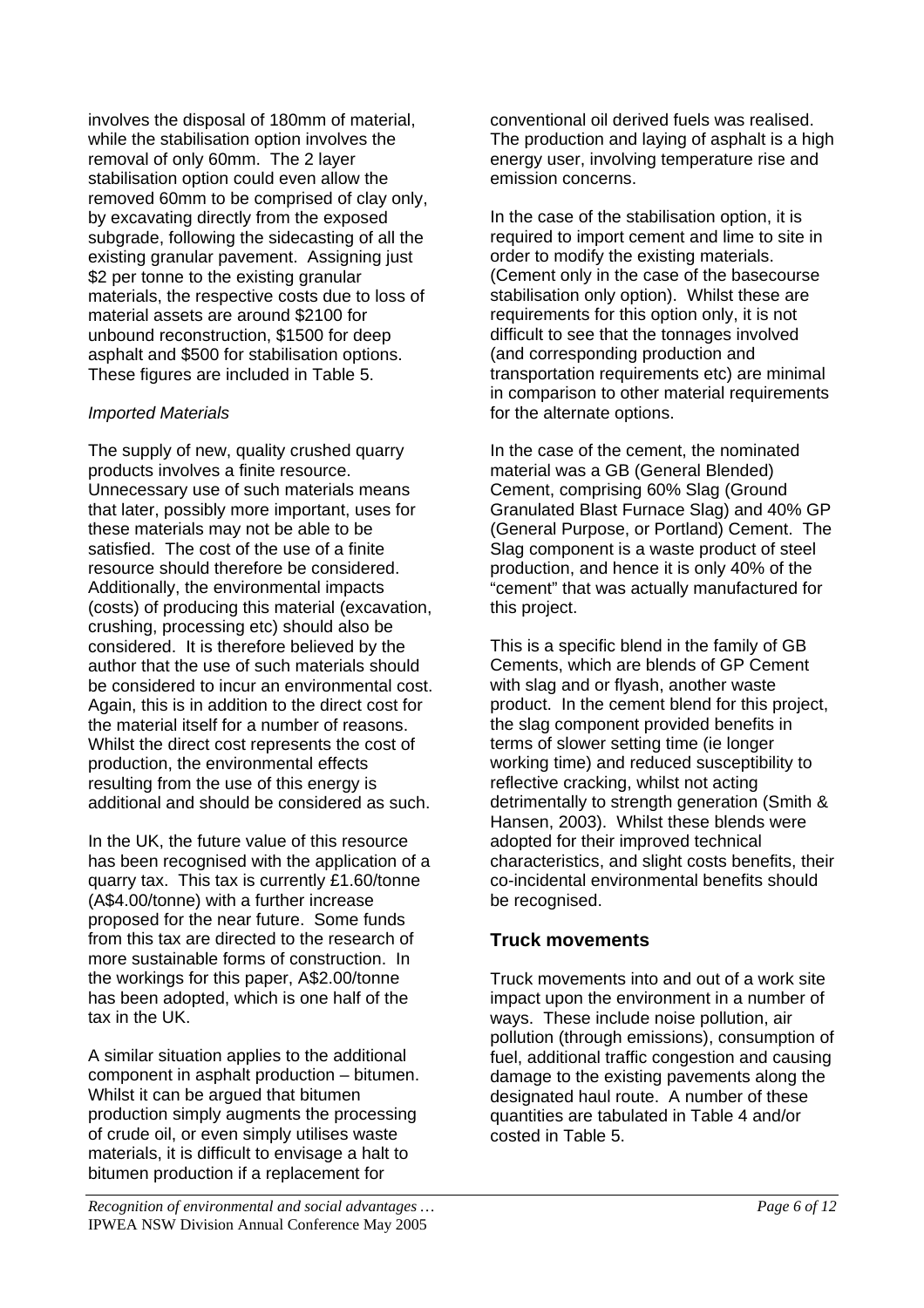Again, there are the political and safety costs arising from annoyed residents due to truck traffic in their own street.

#### *Emissions and energy use*

As already detailed, most processes related to road construction or rehabilitation, including quarrying, transportation, excavation etc are energy consuming processes that consume fossil fuels and contribute emissions to the atmosphere. While the cost of CO² emissions is quantified in Table 5, the additional cost of the use of fuel as a finite resource is uncosted, but should also be considered.

#### *Damage to existing pavements*

The damage caused to existing adjoining pavements along the haul route by truck movements can be of particular significance in residential areas. Pavements in these areas are typically designed for lower traffic loadings and are usually constructed in a similar manner, with pavements for entire subdivisions having often been constructed at the same time. This means that in the case of one failed pavement, the entire road network in this area, likely to be at a similar stage in its useful life, may well be severely damaged simply by the process of rehabilitating one section.

The resulting cost of this is obviously entirely determined by site specific factors (eg the haul route and existing pavement conditions). While the cost may therefore be close to zero in cases where there is little scope for damage to be caused, a worst case scenario could see pavement failures in adjoining streets requiring an otherwise premature rehabilitation of these pavements. While these pavements would likely be upgraded eventually anyway, it is the cost of raising capital that is significant here, given that hundreds of thousands of dollars could be required perhaps 5 years earlier than it would otherwise be needed. Quantifiable environmental costs as described above are tabulated in Table 5.

# **Total Cost Comparisons**

Summary values for direct, social and environmental costs are listed and totalled below (Refer Table 6). These cost components are also displayed graphically as shown in Figure 1.

As can be seen, the benefits of the stabilisation based options on a direct cost basis are further emphasised with the additional consideration of social costs, and particularly with the addition of environmental costs.

Of equal importance is that the relative magnitude of the environmental costs for the other options are significant. Whilst the social costs are not so significant in this particular case, as was noted earlier, it could well be of similar significance on a more heavily trafficked project site.

# **Conclusion**

Engineers are accustomed to comparing the direct construction costs to determine the optimum solution for pavement rehabilitation works. It is now time that we should be considering and valuing the social and environmental costs of all construction projects. While the quantum and means of evaluating these costs requires further refining, the author recommends that road authorities and local government should be recognising and assessing the environmental impacts of the projects and future loss of finite resources. Factors such as road safety and trucking damage can be assessed at a local level, whereas the protection of finite resources, energy usage and emissions would more suitably be addressed at a state or national level. While procedures are in place to recognise the cost of land fill, consideration and action at a State or National level in the form of a Quarry Tax may be required to ensure preservation of our valuable quarry resources and encourage their use in projects where alternate options are available.

Rehabilitation using insitu stabilisation will normally offer both the lowest direct cost and the greatest benefits, or least cost, when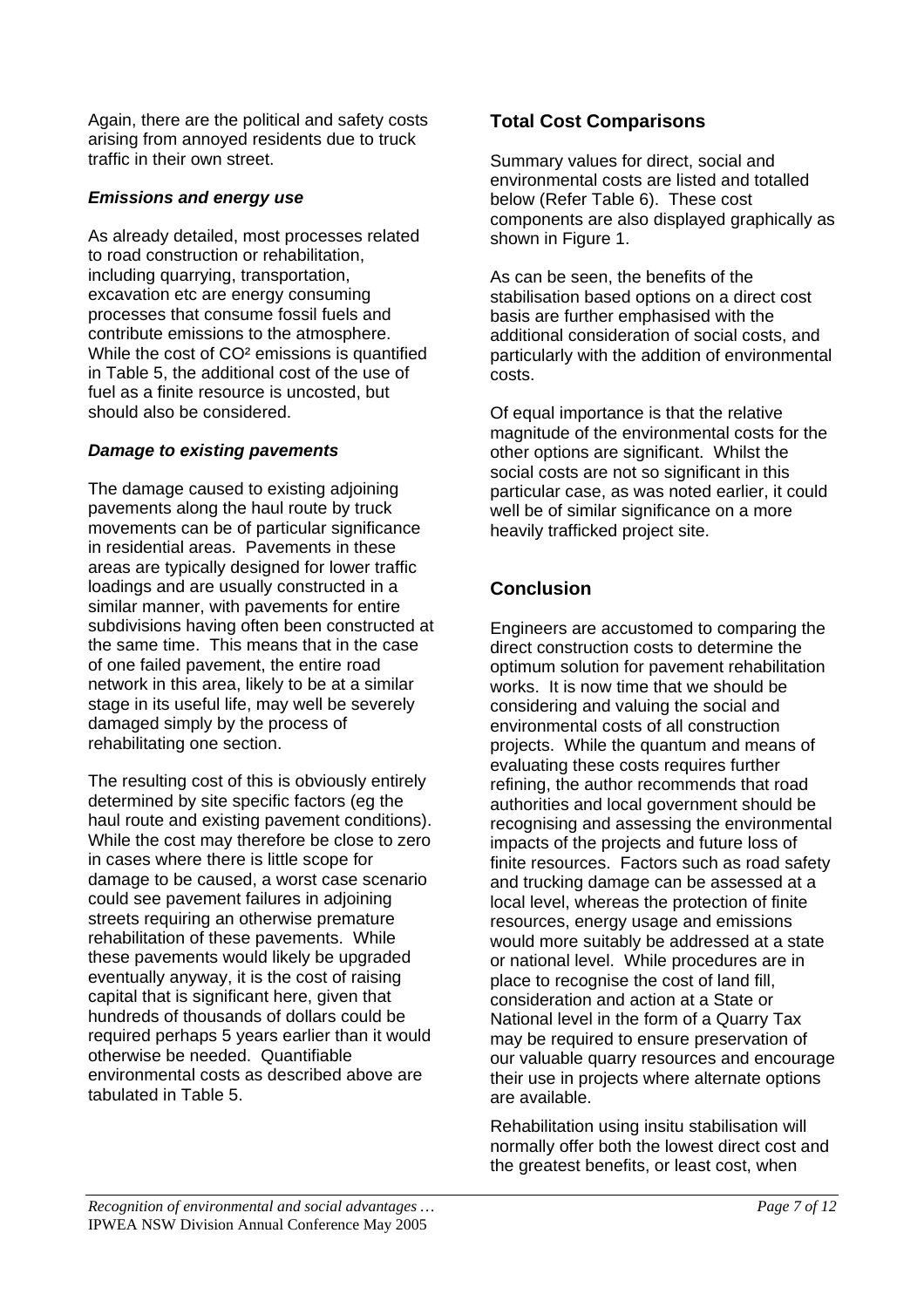assessed for speed of construction, social and environmental costs.

### **References**

ABS Data from *Australian Transport and the Environment* (1979)

Australian Government *Australian Greenhouse Office Website*

Environmental Protection Authority (NSW) (EPA) *State of the Environment 1997* 

Little C. (1996) *Practice and Future of Recycled Roads,* Joint AustStab and C&CAA Seminar

Smith W. & Hansen B (2003) *Detailed Investigation of the Performance of GB Cements in Pavement Stabilisation Works,*  21<sup>st</sup> ARRB Conference, Cairns, May 2003

*Transfield Private Communication with Contract Engineers* (2004)

Wilmot T.D. (1991) *Recycling Opportunities in the Effective Management of Road Pavements,* Local Government Engineering Conference, Hobart

Wilmot T.D. & Wilmot S. (2003) *Strategies for Sustainable Roads,* 21st ARRB Conference, Cairns, May 2003

Wright A.J. *Independent Public Assessment Landfill Capacity and Demand* 

| <b>Options</b>                                     | <b>Details</b>                                                                    | <b>Depth</b><br>(mm) |
|----------------------------------------------------|-----------------------------------------------------------------------------------|----------------------|
| 1. Granular pavement with<br>seal (Reconstruction) | Mill out existing pavement to depth<br>Replace with DGB/quality granular material | 520<br>520           |
|                                                    | Apply bitumen seal (2 coats)                                                      |                      |
| 2. Granular pavement with                          | Mill out existing pavement to depth                                               | 520                  |
| AC surfacing (Reconstruction)                      | Replace with DGB/quality granular material                                        | 470                  |
|                                                    | Apply AC surfacing                                                                | 50                   |
| 3. Stabilised basecourse with                      | Mill and blend material, remove for given final level                             | 60                   |
| AC surfacing                                       | CementStabilise                                                                   | 335                  |
|                                                    | Apply AC surfacing                                                                | 50                   |
| 4. Deep Asphalt Pavement                           | Mill out existing pavement to depth                                               | 180                  |
|                                                    | Replace with AC                                                                   | 180                  |
| 5. Stabilised subgrade,                            | Mill and blend material, remove for given final level                             | 60                   |
| stabilised base with AC                            | Mill and sidecast basecourse                                                      | 250                  |
| surfacing                                          | Subgrade stabilise with lime                                                      | 200                  |
|                                                    | Reinstate basecourse, cement stabilise                                            | 250                  |
|                                                    | Apply AC surfacing                                                                | 50                   |

**Table 1** Pavement rehabilitation options providing a similar pavement life**.**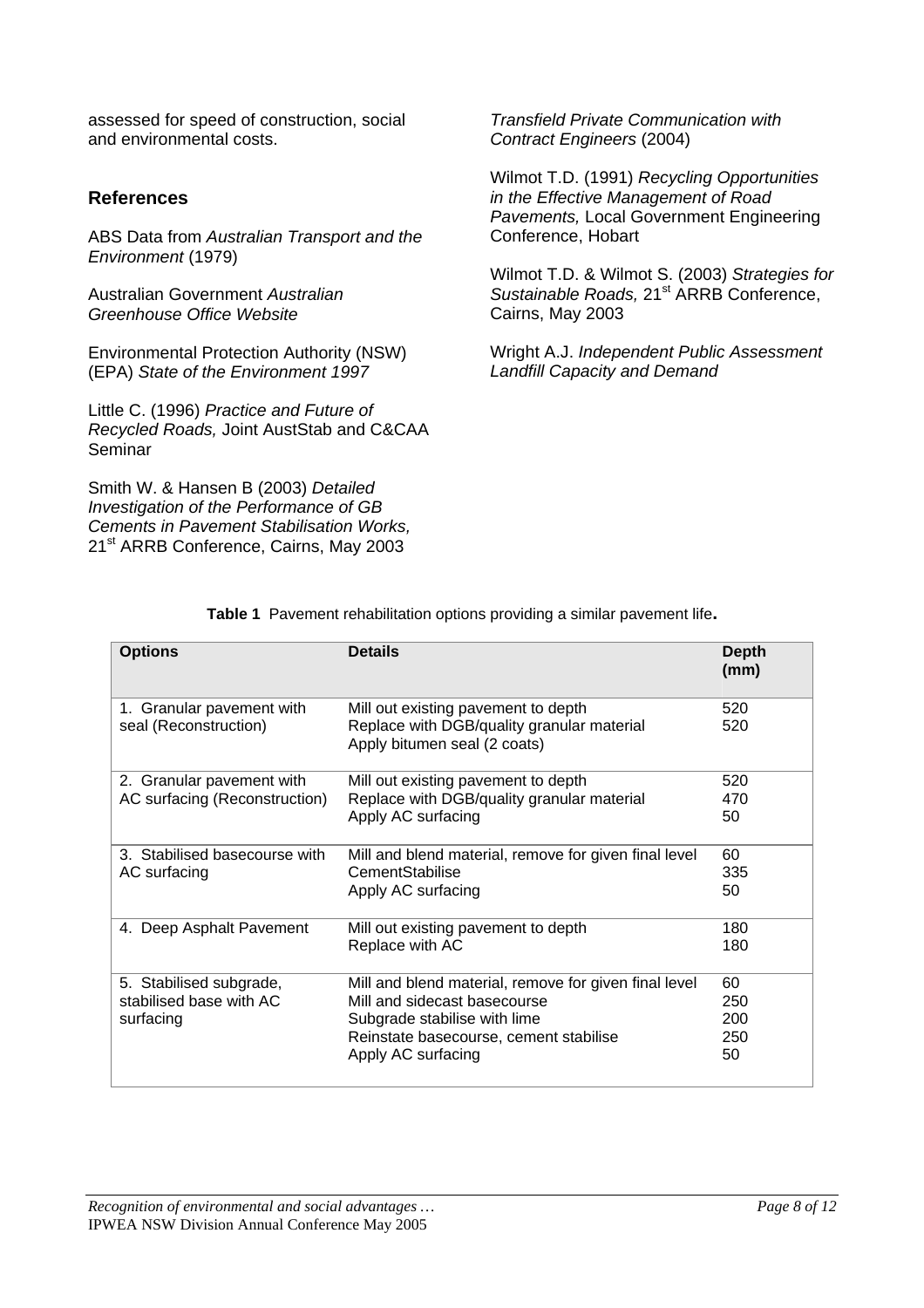| <b>Option</b><br>No. | <b>Option Description</b>                                                | <b>Full</b><br><b>Duration</b><br>(days) | Road/Lane<br><b>Occupancy Rate</b><br>(\$/day) | Road/Lane<br>Occupancy<br>$Cost($ \$) | Road/Lane<br>Occupancy<br>Cost (\$/m <sup>2</sup> ) |
|----------------------|--------------------------------------------------------------------------|------------------------------------------|------------------------------------------------|---------------------------------------|-----------------------------------------------------|
| 1                    | Granular pavement with thin<br>bituminous seal                           | $12 \overline{ }$                        | \$1,000.00                                     | \$12,000.00                           | \$6.00                                              |
| 2                    | Granular pavement with<br>50mm asphalt surfacing                         | 12                                       | \$1,000.00                                     | \$12,000.00                           | \$6.00                                              |
| 3                    | Stabilised basecourse with<br>AC surfacing                               | 3                                        | \$1,000.00                                     | \$3,000.00                            | \$1.50                                              |
| 4                    | Deep asphalt pavement                                                    | 5                                        | \$1,000.00                                     | \$5,000.00                            | \$2.50                                              |
| 5                    | Stabilised subgrade,<br>stabilised basecourse,<br>50mm asphalt surfacing | 5                                        | \$1,000.00                                     | \$5,000.00                            | \$2.50                                              |

**Table 3** Durations of construction for different rehabilitation options and corresponding road or lane occupancy costs.

**Table 4** Material and transport requirements for rehabilitation options.

|                |                                                                        | <b>Material</b>      | <b>Material</b>      |                        | <b>Other Quantity Totals</b> |                                       |               |                       |
|----------------|------------------------------------------------------------------------|----------------------|----------------------|------------------------|------------------------------|---------------------------------------|---------------|-----------------------|
|                |                                                                        | IN                   | <b>OUT</b>           |                        |                              |                                       |               |                       |
|                | Option                                                                 | Granula<br>r $(T)$   | Granula<br>r $(T)$   | Asphalt<br>(T)         | Total<br><b>Truck</b>        | <b>Total Truck</b><br><b>Distance</b> | Total<br>Fuel | Total<br><b>Emiss</b> |
|                | Description                                                            | 2.1 T/m <sup>3</sup> | 2.1 T/m <sup>3</sup> | $2.4$ T/m <sup>3</sup> | Move                         | 10km<br>turnaround<br>km              | litres        | kgCO <sup>2</sup>     |
| 1              | Granular pavement with<br>thin bituminous seal                         | 2184                 | 2184                 | $\overline{0}$         | 312                          | 3120                                  | 1048          | 2830                  |
| $\overline{2}$ | Granular pavement with<br>50mm asphalt surfacing                       | 2184                 | 1974                 | 240                    | 315                          | 3150                                  | 1058          | 2857                  |
| 3              | Stabilisedbasecoursewith<br>50mmasphaltsurfacing                       | 252                  | 0                    | 240                    | 36                           | 360                                   | 121           | 327                   |
| 4              | Deep asphalt pavement                                                  | 756                  | $\overline{0}$       | 864                    | 117                          | 1160                                  | 390           | 1053                  |
| 5              | Stabilised subgrade<br>stabilised basecourse<br>50mm asphalt surfacing | 252                  | $\overline{0}$       | 240                    | 36                           | 360                                   | 121           | 327                   |

*Note: Movements of plant items on site not included above* 

*Recognition of environmental and social advantages … Page 9 of 12*  IPWEA NSW Division Annual Conference May 2005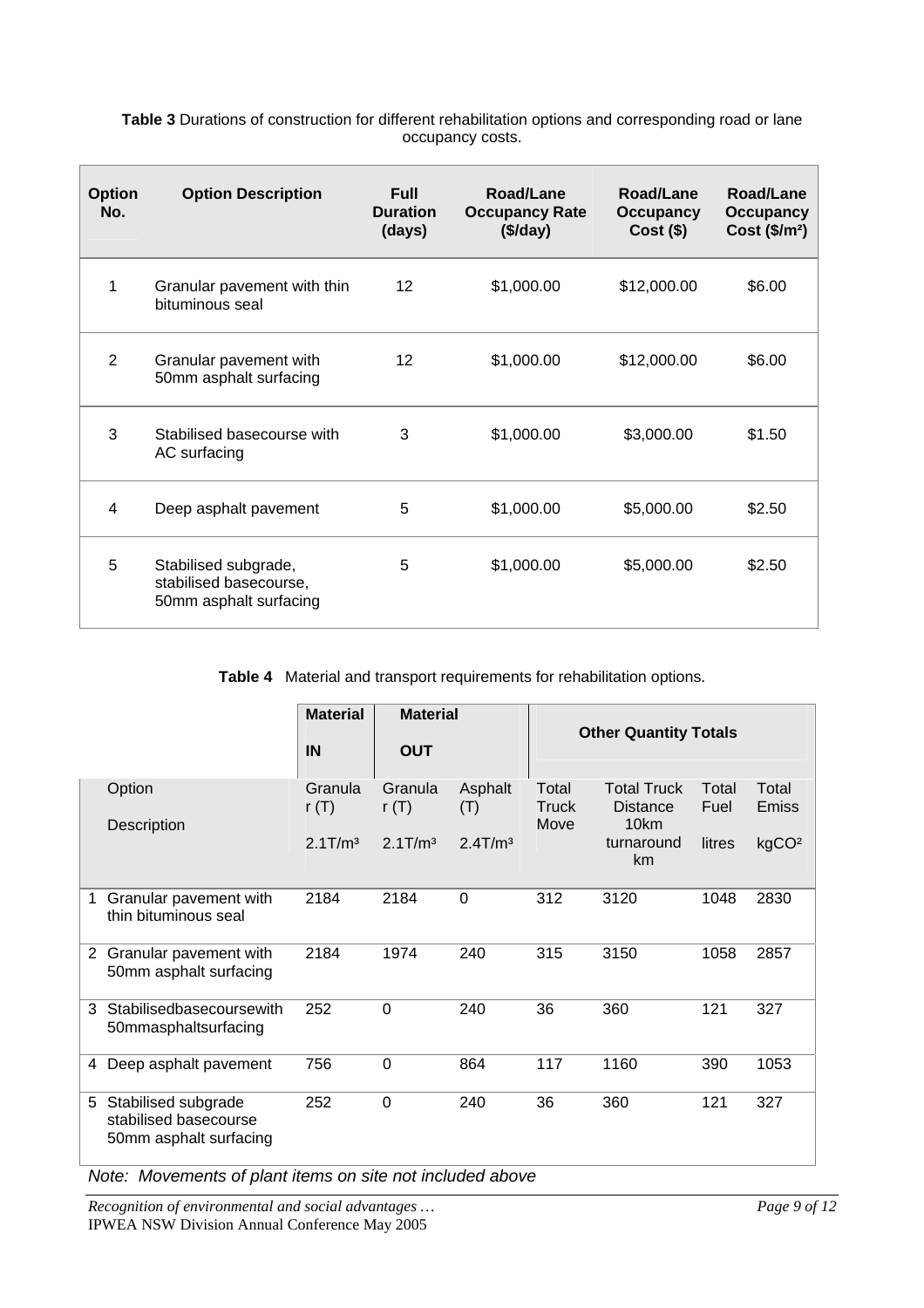| Option<br>Description                                                                    | Loss of Material<br>Asset<br>Cost<br>(3) | Disposal<br>cost<br>(3) | CO <sub>2</sub><br>cost<br>(3) | <b>Noise</b><br>cost<br>(3) | Road<br>Injury<br>Cost<br>(3) | Quarried<br><b>Materials</b><br>"Levy"<br>(3) | Use of<br>Energy<br>"Levy"<br>(3)                  | <b>Truck</b><br>Damage<br>"Levy"<br>(3) | <b>TOTAL</b><br>(3) | <b>TOTAL</b><br>$($/m^2)$ |
|------------------------------------------------------------------------------------------|------------------------------------------|-------------------------|--------------------------------|-----------------------------|-------------------------------|-----------------------------------------------|----------------------------------------------------|-----------------------------------------|---------------------|---------------------------|
| 1. Granular<br>pavement<br>with thin<br>bituminous<br>seal                               | 2,100.00                                 |                         |                                |                             |                               |                                               | 65,520 343.20 118.56 134.16 4,368.00 Uncosted Site | Specific                                | 72,583.92           | 36.29                     |
| 2. Granular<br>pavement<br>with 50mm<br>asphalt<br>surfacing                             | 2,100.00                                 |                         |                                |                             |                               |                                               | 65,520 346.50 119.70 135.45 4,428.00 Uncosted Site | Specific                                | 72,649.65           | 36.32                     |
| 3.<br>Stabilised<br>basecourse<br>with 50mm<br>asphalt<br>surfacing                      | 500.00                                   | 7,560                   | 39.60                          | 13.68                       | 15.48                         |                                               | 480.00 Uncosted Site                               | Specific                                | 8,608.76            | 4.30                      |
| 4. Deep<br>asphalt<br>pavement                                                           | 1,500.00                                 |                         |                                |                             |                               |                                               | 22,680 127.60 44.08 49.88 1,728.00 Uncosted Site   | Specific                                | 26,129.56           | 13.06                     |
| 5.<br>Stabilised<br>subgrade<br>stabilised<br>basecourse<br>50mm<br>asphalt<br>surfacing | 500.00                                   | 7,560                   | 39.60                          | 13.68                       | 15.48                         |                                               | 480.00 Uncosted Site                               | Specific                                | 8,608.76            | 4.30                      |

#### **Table 5** Environmental costs for various elements for each of the different options.

*NOTE: Calculations based on ABS data from Australian Transport and the Environment 1997.*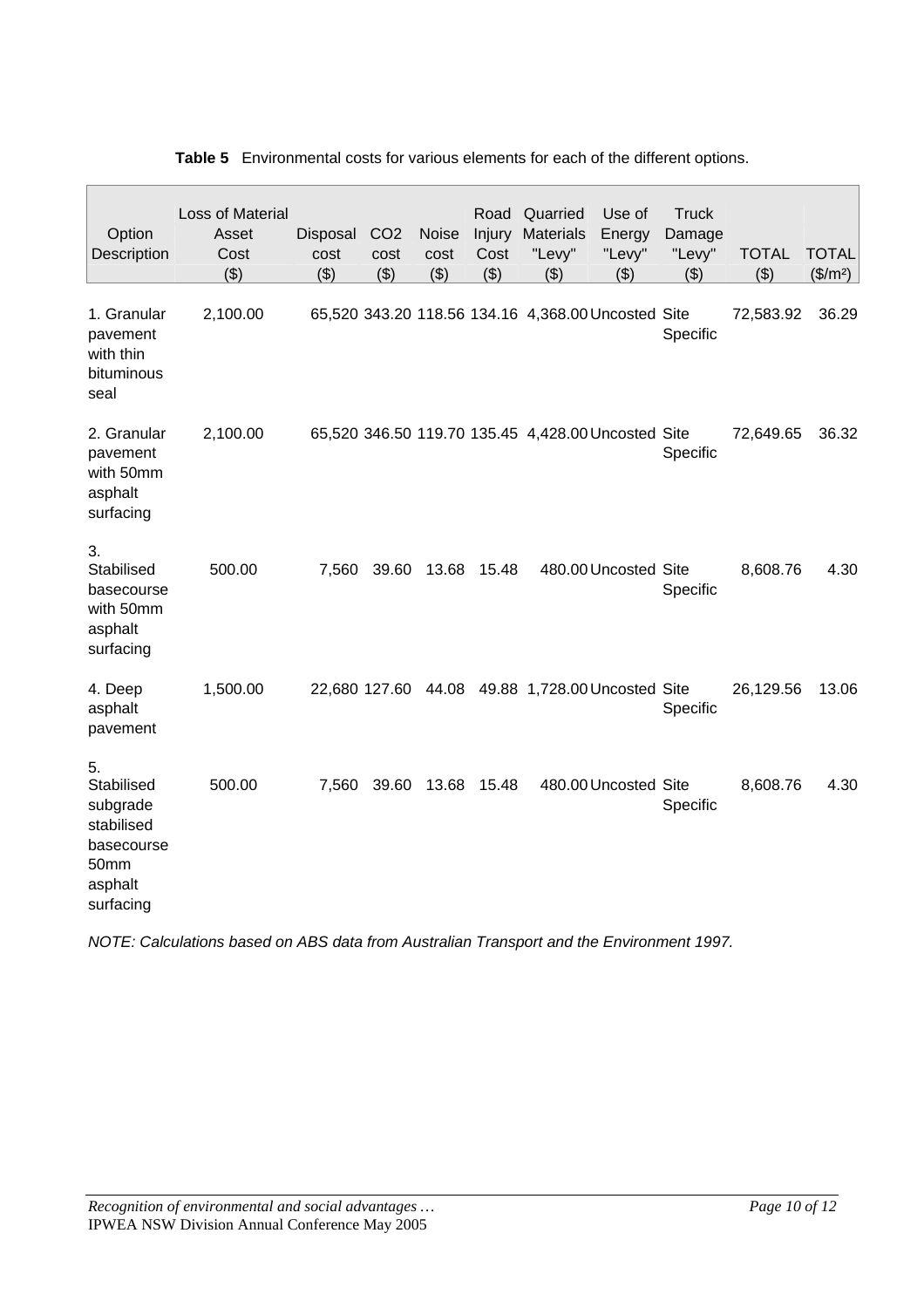| <b>Option</b><br>No. | <b>Option Description</b>                                                                      | <b>Direct</b><br>Cost<br>(\$/m <sup>2</sup> ) | <b>Social</b><br>Cost<br>(\$/m <sup>2</sup> ) | Envi<br>Cost<br>(\$/m <sup>2</sup> ) | <b>Total</b><br>Cost<br>(\$/m <sup>2</sup> ) |
|----------------------|------------------------------------------------------------------------------------------------|-----------------------------------------------|-----------------------------------------------|--------------------------------------|----------------------------------------------|
| 1                    | Granular pavement<br>with<br>thin<br>bituminous seal                                           | \$78.00                                       | \$6.00                                        | \$36.29                              | \$120.29                                     |
| $\overline{2}$       | Granular pavement with 50mm<br>asphalt surfacing                                               | \$84.00                                       | \$6.00                                        | \$36.32                              | \$126.32                                     |
| 3                    | Stabilised<br>with<br>basecourse<br>50mm asphalt surfacing                                     | \$29.00                                       | \$1.50                                        | \$4.30                               | \$34.80                                      |
| 4                    | Deep asphalt pavement                                                                          | \$65.00                                       | \$2.50                                        | \$13.06                              | \$80.56                                      |
| 5                    | subgrade<br>Stabilised<br>stabilised<br>50 <sub>mm</sub><br>asphalt<br>basecourse<br>surfacing | \$39.00                                       | \$2.50                                        | \$4.30                               | \$45.80                                      |

**Table 6** Complete costs summaries of all options.

#### **Figure 1** Graphical comparison of direct, social and environmental costs for example site.



*As can be seen, the benefits of the stabilisation based options on a direct cost basis are further emphasised with the additional consideration of social costs, and particularly with the addition of environmental costs. Of equal importance is that the relative magnitude of the environmental costs for the other options are significant. Whilst the social costs are not so significant in this particular case, as was noted earlier they could well be of similar significance on a more heavily trafficked project site.*